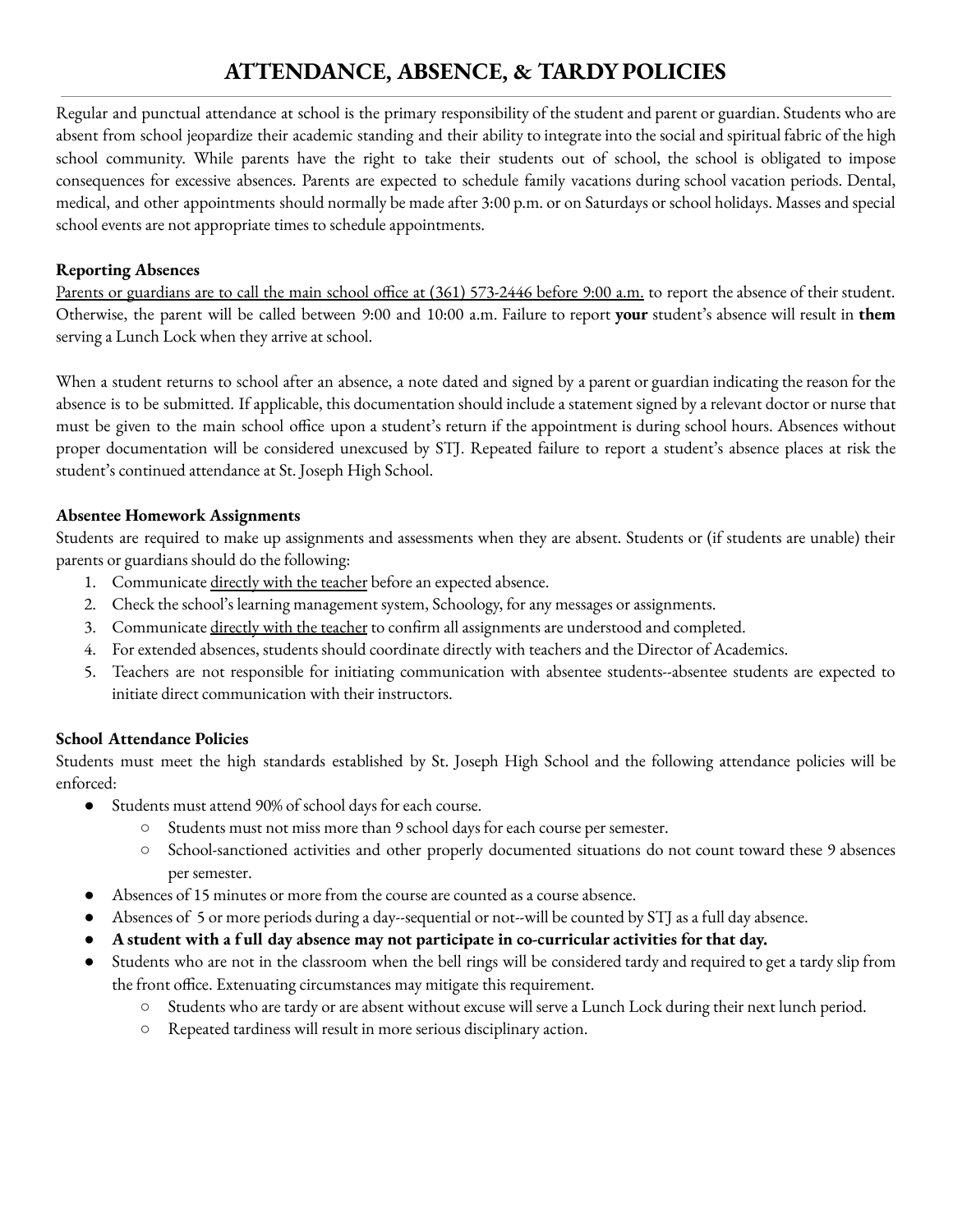STJ considers the following to be excused reasons for missing a course as STJ determines a full-day absences, senior exam exemptions, and other disciplinary enforcement:

- Participation in co-curricular functions like athletic competitions, class retreats, or fine arts performances.
- College visits approved by the Counseling Office. See below for *College Visitation Absence* procedures.
- Personal illness or the serious illness or death of a family member--with proper documentation.
- Participation in school-sanctioned functions like livestock shows or dance recitals--with proper documentation.
- Subpoena by the court--with proper documentation.
- Emergencies or circumstances calling for the student's services or presence at home--with proper documentation.

## **School-Sanctioned Absence**

Each student is responsible for making up course work missed due to a school-sanctioned activity. If an athlete, performer, or club member does not complete required work, a teacher will notify the Director of Academics who will then notify the coach or moderator so appropriate action may be taken. Field trip sponsors, co-curricular moderators, and athletic coaches must have a list of participants and departure times signed by the coach or sponsor and turned in to the Dean of Students the Friday before the week of the event. This list will be distributed to all faculty and staff. Students who repeatedly do not balance their academic obligations with their co-curricular privileges may be subject to Co-Curricular Probation.

#### **College Visitation Absence**

- Seniors are allowed 4 college visits during the school year. Seniors using college days in the spring must have already applied to the school they plan to visit.
- Juniors are allowed 2 college visits which must be taken on or before April 1.

Students must bring a note or have an email sent from a parent or guardian stating the day(s) of the trip and the destination to the Counseling Office at least 3 days in advance. The student MUST obtain an acknowledgement letter from the college and return that to the attendance office upon return to school. If proper procedures are followed, the visit will not count as an absence.

#### **Excessive Absences**

At 10 unexcused absences--either full day or in a particular course--the student and their parents or guardians will meet with the Dean of Students and the Director of Academics. The student may be placed on Academic or Co-Curricular Probation. Extenuating circumstances may be considered (e.g. extended illness, hospitalization, or family needs). The Director of Academics and the Dean may make recommendations for making up days and review eligibility for senior exam exemptions, if applicable.

Students who do not fulfill the terms of any Probation, will risk eligibility for course credit and their enrollment at STJ regardless of the reason for the absence.

## **Requesting to Leave Campus**

A student must have the permission of the Dean of Students to leave the campus during the school day. Permission should be requested from a parent or guardian and presented to the front office or emailed to the Dean before the start of the school day. The request should include a reason for leaving, a phone number to verify the request, and the name of the doctor or dentist, if applicable. If a request with a name and phone number are not provided, leave from campus may not be granted. Under no circumstances may students dismiss themselves from school.

- Students must sign out at the front office.
- For non-driving students, a parent must come in and sign the student out of school for appointments when prior written approval from the parent or guardian has not been sent.
- When prior written approval from the parent or guardian has not been sent (for students who drive), a parent must be called.
- The student or parent must sign in upon return.
- Parents and students must meet these required attendance policies or an absence may be considered unexcused.